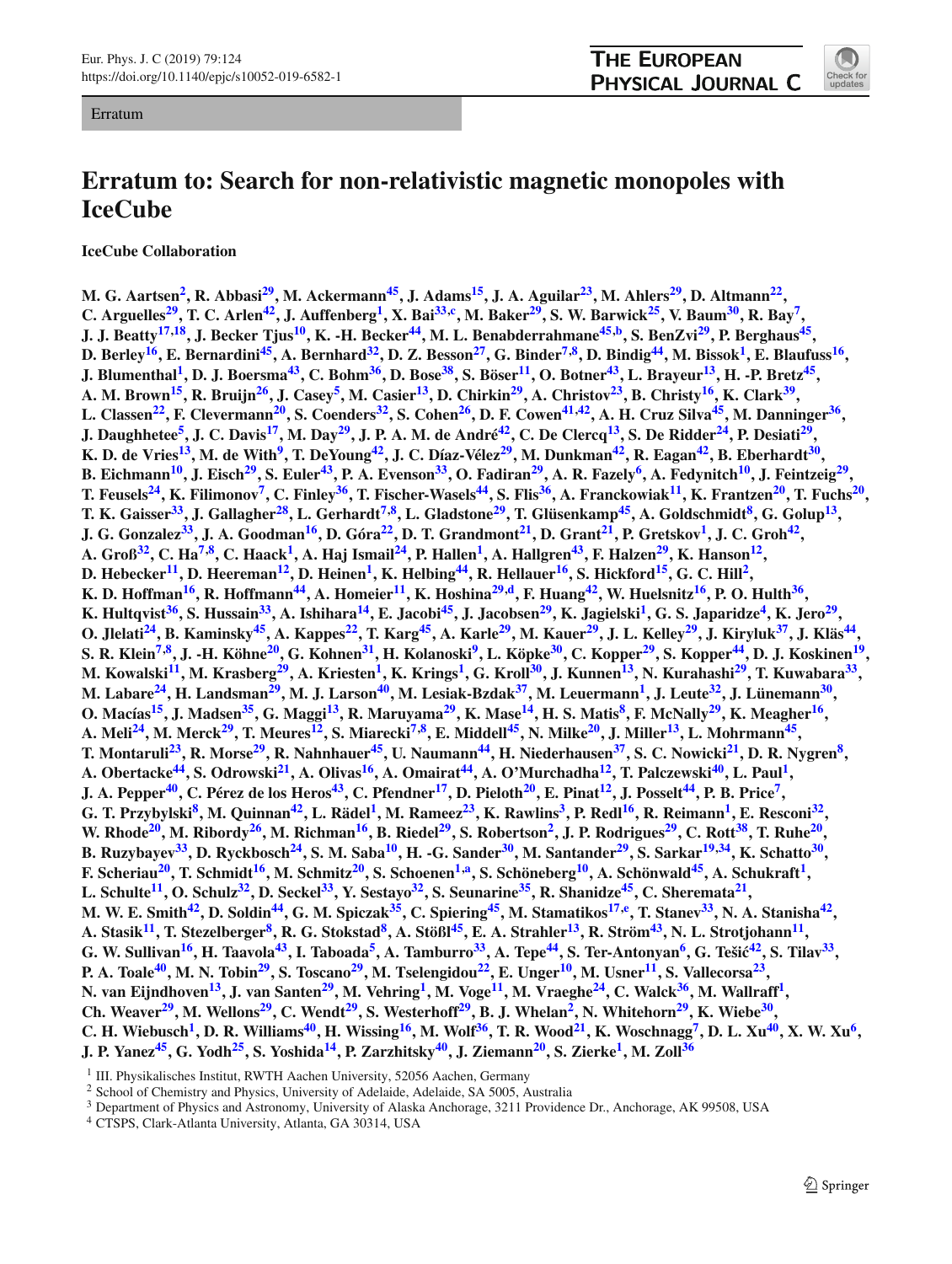- <sup>5</sup> School of civistic Astrophysics, Georgia Institute of Technology, Atlanta, GA 30332, USA
- <sup>6</sup> Department of Physics, Southern University, Baton Rouge, LA 70813, USA
- <span id="page-1-31"></span><span id="page-1-19"></span><span id="page-1-10"></span><sup>7</sup> Department of Physics, University of California, Berkeley, CA 94720, USA
- <span id="page-1-30"></span><span id="page-1-13"></span><sup>8</sup> Lawrence Berkeley National Laboratory, Berkeley, CA 94720, USA
- <span id="page-1-34"></span><span id="page-1-24"></span><span id="page-1-23"></span><sup>9</sup> Institut für Physik, Humboldt-Universität zu Berlin, 12489 Berlin, Germany
- <sup>10</sup> Fakultät für Physik & Astronomie, Ruhr-Universität Bochum, 44780 Bochum, Germany
- <sup>11</sup> Physikalisches Institut, Universität Bonn, Nussallee 12, 53115 Bonn, Germany
- <sup>12</sup> Université Libre de Bruxelles, Science Faculty CP230, 1050 Brussels, Belgium
- <span id="page-1-36"></span><sup>13</sup> Vrije Universiteit Brussel, Dienst ELEM, 1050 Brussels, Belgium
- <span id="page-1-2"></span><sup>14</sup> Department of Physics, Chiba University, Chiba 263-8522, Japan
- <span id="page-1-16"></span><sup>15</sup> Department of Physics and Astronomy, University of Canterbury, Private Bag 4800, Christchurch, New Zealand
- <span id="page-1-11"></span><sup>16</sup> Department of Physics, University of Maryland, College Park, MD 20742, USA
- <sup>17</sup> Department of Physics and Center for Cosmology and Astro-Particle Physics, Ohio State University, Columbus, OH 43210, USA
- <span id="page-1-39"></span><sup>18</sup> Department of Astronomy, Ohio State University, Columbus, OH 43210, USA
- <span id="page-1-33"></span><span id="page-1-27"></span><span id="page-1-4"></span><sup>19</sup> Niels Bohr Institute, University of Copenhagen, 2100 Copenhagen, Denmark
- <sup>20</sup> Department of Physics, TU Dortmund University, 44221 Dortmund, Germany
- <sup>21</sup> Department of Physics, University of Alberta, Edmonton, AB T6G 2E1, Canada
- <sup>22</sup> Erlangen Centre for Astroparticle Physics, Friedrich-Alexander-Universität Erlangen-Nürnberg, 91058 Erlangen, Germany
- <sup>23</sup> Département de physique nucléaire et corpusculaire, Université de Genève, 1211 Geneva, Switzerland
- <sup>24</sup> Department of Physics and Astronomy, University of Gent, 9000 Gent, Belgium
- <sup>25</sup> Department of Physics and Astronomy, University of California, Irvine, CA 92697, USA
- <sup>26</sup> Laboratory for High Energy Physics, École Polytechnique Fédérale, 1015 Lausanne, Switzerland
- <sup>27</sup> Department of Physics and Astronomy, University of Kansas, Lawrence, KS 66045, USA
- <sup>28</sup> Department of Astronomy, University of Wisconsin, Madison, WI 53706, USA

<sup>29</sup> Department of Physics and Wisconsin IceCube Particle Astrophysics Center, University of Wisconsin, Madison, WI 53706, USA

<span id="page-1-17"></span><sup>30</sup> Institute of Physics, University of Mainz, Staudinger Weg 7, 55099 Mainz, Germany

- <sup>31</sup> Université de Mons, 7000 Mons, Belgium
- <span id="page-1-6"></span><sup>32</sup> T.U. Munich, 85748 Garching, Germany
- <sup>33</sup> Bartol Research Institute and Department of Physics and Astronomy, University of Delaware, Newark, DE 19716, USA
- <sup>34</sup> Department of Physics, University of Oxford, 1 Keble Road, Oxford OX1 3NP, UK
- <sup>35</sup> Department of Physics, University of Wisconsin, River Falls, WI 54022, USA
- <sup>36</sup> Oskar Klein Centre and Department of Physics, Stockholm University, 10691 Stockholm, Sweden
- <sup>37</sup> Department of Physics and Astronomy, Stony Brook University, Stony Brook, NY 11794-3800, USA
- <sup>38</sup> Department of Physics, Sungkyunkwan University, Suwon 440-746, Korea
- <sup>39</sup> Department of Physics, University of Toronto, Toronto, ON M5S 1A7, Canada
- <sup>40</sup> Department of Physics and Astronomy, University of Alabama, Tuscaloosa, AL 35487, USA
- <sup>41</sup> Department of Astronomy and Astrophysics, Pennsylvania State University, University Park, PA 16802, USA
- <sup>42</sup> Department of Physics, Pennsylvania State University, University Park, PA 16802, USA
- <sup>43</sup> Department of Physics and Astronomy, Uppsala University, Box 516, 75120 Uppsala, Sweden
- <sup>44</sup> Department of Physics, University of Wuppertal, 42119 Wuppertal, Germany
- <sup>45</sup> DESY, 15735 Zeuthen, Germany

Received: 9 August 2018 / Accepted: 9 January 2019 / Published online: 8 February 2019 © The Author(s) 2019

## **Erratum to: Eur. Phys. J. C (2014) 74:2938 <https://doi.org/10.1140/epjc/s10052-014-2938-8>**

In the analyses, published in Ref. [\[1](#page-2-0)], the exclusion limits are calculated in dependence of the mean free path of the

<span id="page-1-44"></span><sup>e</sup> NASA Goddard Space Flight Center, Greenbelt, MD 20771, USA

<span id="page-1-42"></span><span id="page-1-41"></span><span id="page-1-40"></span><span id="page-1-38"></span><span id="page-1-37"></span><span id="page-1-32"></span><span id="page-1-29"></span><span id="page-1-28"></span><span id="page-1-26"></span><span id="page-1-25"></span><span id="page-1-22"></span><span id="page-1-21"></span><span id="page-1-20"></span><span id="page-1-18"></span><span id="page-1-14"></span><span id="page-1-12"></span><span id="page-1-9"></span><span id="page-1-8"></span><span id="page-1-5"></span><span id="page-1-3"></span><span id="page-1-1"></span><span id="page-1-0"></span>magnetic monopole - nucleon catalysis interaction  $\lambda_{cat}$ . The values of the latter are set as defined point of measurement for the analyses. For comparison with previous limits, the mean free path is converted to the catalysis cross section  $\sigma_{cat}$  via

<span id="page-1-45"></span>
$$
\sigma_{\rm cat} = \frac{1}{n \cdot \lambda_{\rm cat}} \tag{1}
$$

where  $n$  is the number density of contributing targets, the nucleons of the water molecule  $H_2O$ .

Nucleons bound in various nuclei contribute differently to the total catalysis cross section which can be expressed by the following calculation of the catalysis cross section  $\sigma_{\text{cat}}$ 

<span id="page-1-46"></span>
$$
\sigma_{\text{cat}} = \frac{\sigma_0}{\beta} \left[ \frac{2}{18} f_H(\beta) + \frac{16}{18} f_O(\beta) \right]
$$
 (2)

The original article can be found online at [https://doi.org/10.1140/](https://doi.org/10.1140/epjc/s10052-014-2938-8) [epjc/s10052-014-2938-8.](https://doi.org/10.1140/epjc/s10052-014-2938-8)

<span id="page-1-43"></span>a e-mail: schoenen@physik.rwth-aachen.de

<span id="page-1-15"></span>b e-mail: mohamed.lotfi.benabderrahmane@desy.de

<span id="page-1-7"></span><sup>c</sup> Physics Department, South Dakota School of Mines and Technology, Rapid City, SD 57701, USA

<span id="page-1-35"></span><sup>d</sup> Earthquake Research Institute, University of Tokyo, Bunkyo, Tokyo 113-0032, Japan